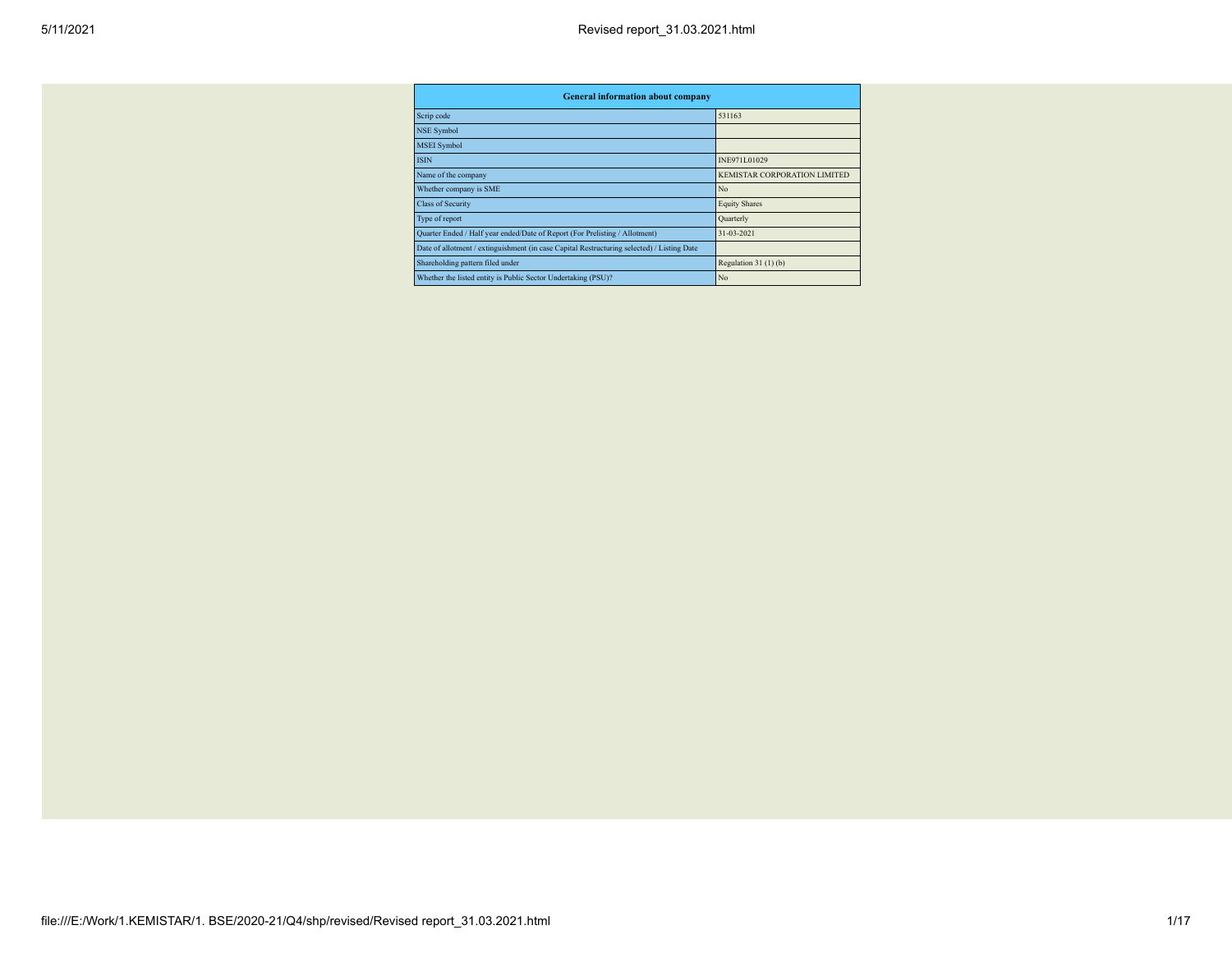|                | <b>Declaration</b>                                                                        |                |                                |                              |                             |  |  |  |  |  |
|----------------|-------------------------------------------------------------------------------------------|----------------|--------------------------------|------------------------------|-----------------------------|--|--|--|--|--|
| Sr.<br>No.     | Particular                                                                                | Yes/No         | Promoter and<br>Promoter Group | <b>Public</b><br>shareholder | Non Promoter-<br>Non Public |  |  |  |  |  |
|                | Whether the Listed Entity has issued any partly paid up shares?                           | N <sub>o</sub> | N <sub>o</sub>                 | N <sub>o</sub>               | N <sub>o</sub>              |  |  |  |  |  |
| $\overline{2}$ | Whether the Listed Entity has issued any Convertible Securities                           | N <sub>o</sub> | N <sub>o</sub>                 | N <sub>o</sub>               | N <sub>o</sub>              |  |  |  |  |  |
| 3              | Whether the Listed Entity has issued any Warrants?                                        | N <sub>o</sub> | N <sub>o</sub>                 | N <sub>o</sub>               | N <sub>o</sub>              |  |  |  |  |  |
| 4              | Whether the Listed Entity has any shares against which<br>depository receipts are issued? | N <sub>o</sub> | N <sub>o</sub>                 | N <sub>o</sub>               | No                          |  |  |  |  |  |
| 5              | Whether the Listed Entity has any shares in locked-in?                                    | Yes            | Yes                            | N <sub>o</sub>               | N <sub>o</sub>              |  |  |  |  |  |
| 6              | Whether any shares held by promoters are pledge or otherwise<br>encumbered?               | N <sub>o</sub> | N <sub>o</sub>                 |                              |                             |  |  |  |  |  |
|                | Whether company has equity shares with differential voting<br>rights?                     | N <sub>o</sub> | N <sub>o</sub>                 | N <sub>o</sub>               | No                          |  |  |  |  |  |
| 8              | Whether the listed entity has any significant beneficial owner?                           | Yes            |                                |                              |                             |  |  |  |  |  |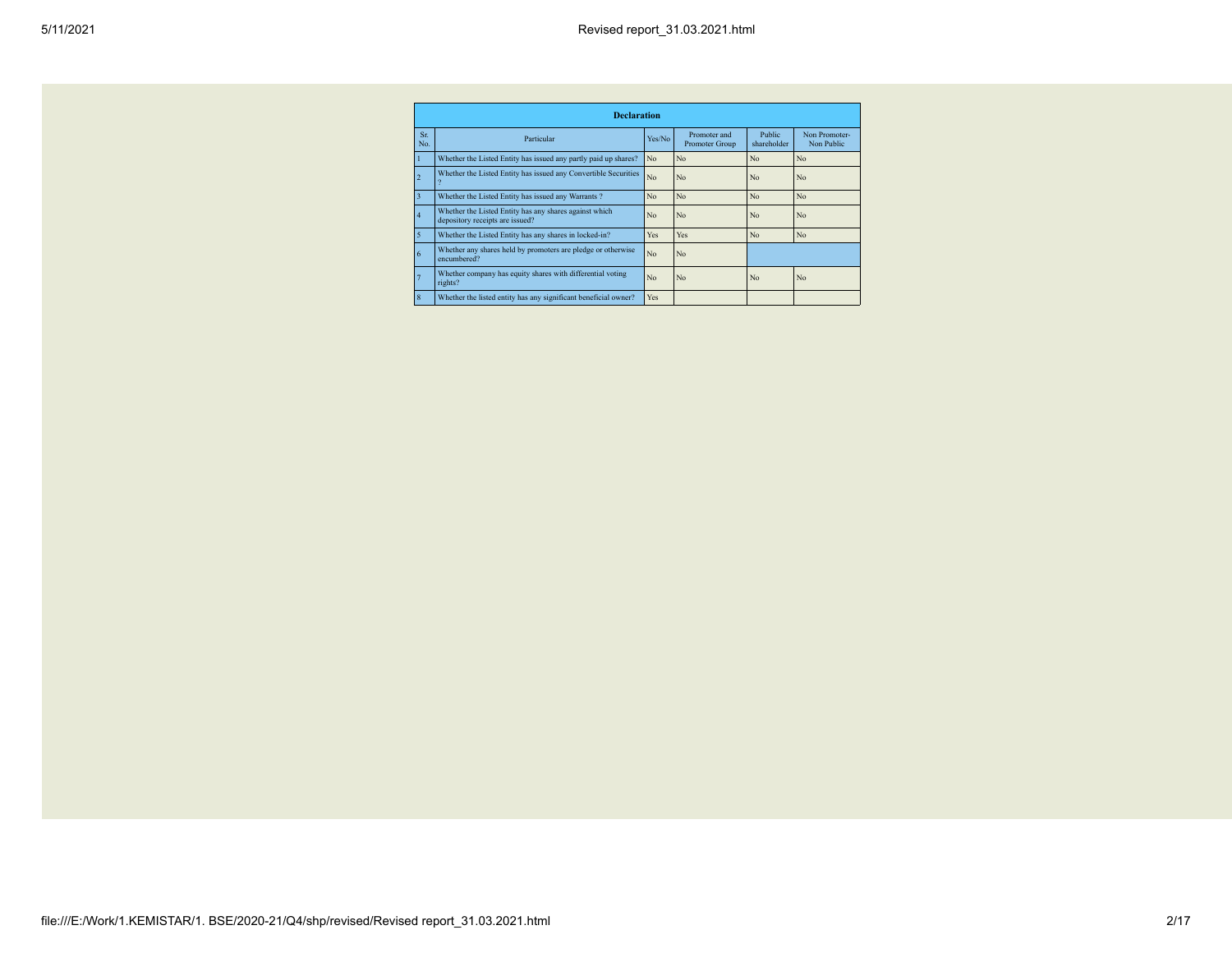|                                  | No. Of<br>Number of Voting Rights held in each |                       |                      |                   |                          |                         |                                        |                           |                      |          |                     |
|----------------------------------|------------------------------------------------|-----------------------|----------------------|-------------------|--------------------------|-------------------------|----------------------------------------|---------------------------|----------------------|----------|---------------------|
|                                  | Category                                       | Nos. Of               | No. of<br>fully paid | Partly<br>paid-up | No. Of<br>shares         | Total nos<br>shares     | Shareholding as a<br>% of total no. of | class of securities (IX)  |                      |          |                     |
| Category<br>$\left( \Pi \right)$ | $\alpha$ f<br>shareholder                      | shareholders<br>(III) | up equity<br>shares  | equity<br>shares  | underlying<br>Depository | held (VII)<br>$=(IV)^+$ | shares (calculated<br>as per SCRR,     | No of Voting (XIV) Rights |                      |          | Total as a          |
|                                  | (II)                                           |                       | held (IV)            | held<br>(V)       | Receipts<br>(VI)         | $(V)$ + $(VI)$          | 1957) (VIII) As a<br>% of $(A+B+C2)$   | Class eg:<br>$\mathbf x$  | <b>Class</b><br>eg:y | Total    | $%$ of<br>$(A+B+C)$ |
| (A)                              | Promoter<br>$\mathcal{R}$<br>Promoter<br>Group | 13                    | 8046368              |                   |                          | 8046368                 | 74.78                                  | 8046368                   |                      | 8046368  | 74.78               |
| (B)                              | Public                                         | 1510                  | 2713040              |                   |                          | 2713040                 | 25.22                                  | 2713040                   |                      | 2713040  | 25.22               |
| (C)                              | Non<br>Promoter-<br>Non Public                 |                       |                      |                   |                          |                         |                                        |                           |                      |          |                     |
| (C1)                             | <b>Shares</b><br>underlying<br><b>DRs</b>      |                       |                      |                   |                          |                         |                                        |                           |                      |          |                     |
| (C2)                             | Shares held<br>by<br>Employee<br><b>Trusts</b> |                       |                      |                   |                          |                         |                                        |                           |                      |          |                     |
|                                  | Total                                          | 1523                  | 10759408             |                   |                          | 10759408                | 100                                    | 10759408                  |                      | 10759408 | 100                 |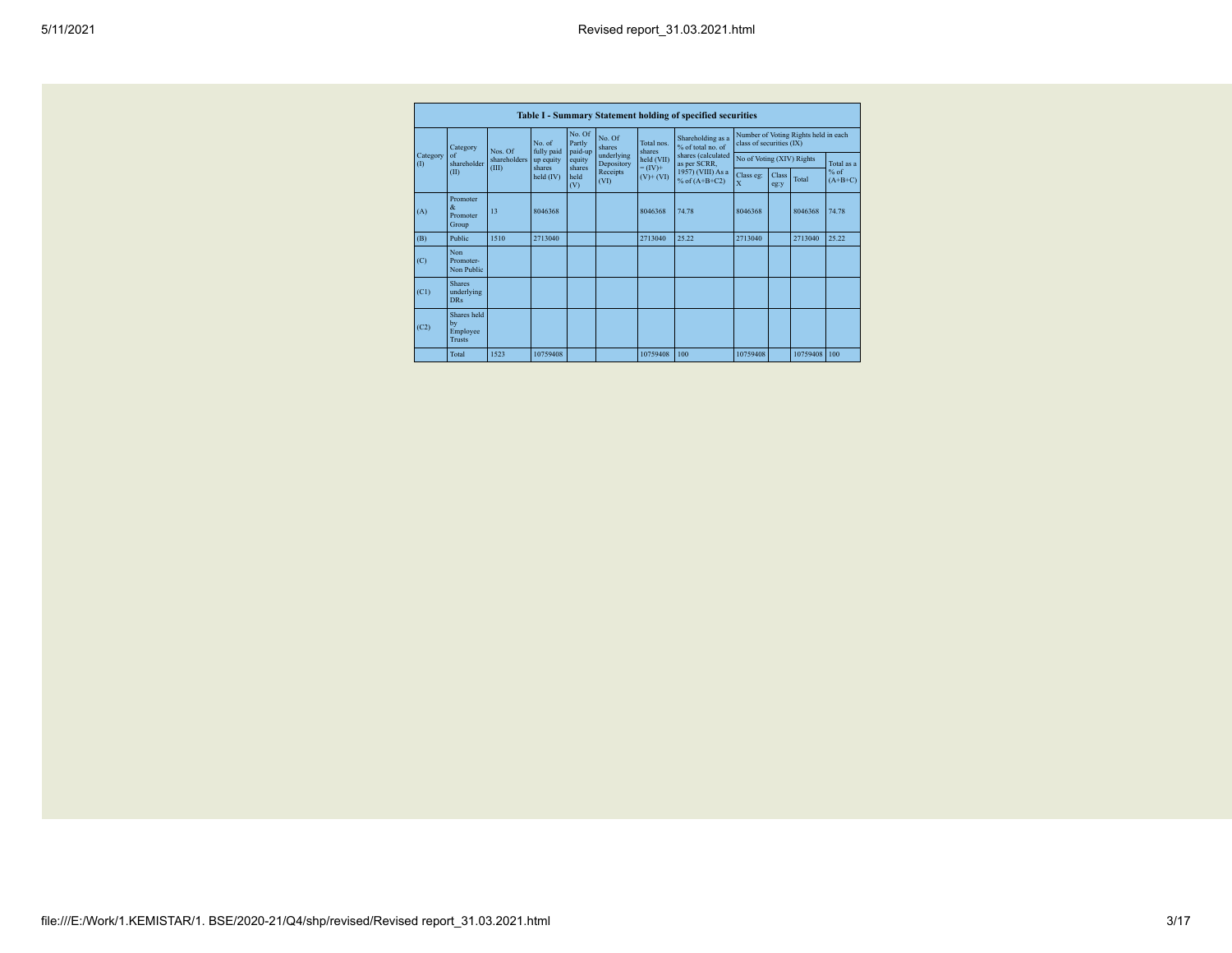|                                                                                                 |                                                |                                                                                             |                                                                                                              |                                                                                                                                                                                         | Table I - Summary Statement holding of specified securities |                                                        |                                                                               |                                                         |                                       |          |
|-------------------------------------------------------------------------------------------------|------------------------------------------------|---------------------------------------------------------------------------------------------|--------------------------------------------------------------------------------------------------------------|-----------------------------------------------------------------------------------------------------------------------------------------------------------------------------------------|-------------------------------------------------------------|--------------------------------------------------------|-------------------------------------------------------------------------------|---------------------------------------------------------|---------------------------------------|----------|
| <b>Shares</b><br>Category<br>Category<br>of<br>Outstanding<br>shareholder<br>(1)<br>(II)<br>(X) | No Of<br>Underlying                            | No of<br><b>Shares</b><br>Underlying<br>Outstanding<br><b>Warrants</b><br>(X <sub>i</sub> ) | No. Of Shares<br>Underlying<br>Outstanding<br>convertible<br>securities and<br>No Of<br>Warrants (Xi)<br>(a) | Shareholding, as a<br>% assuming full<br>conversion of<br>convertible<br>securities (as a<br>percentage of<br>diluted share<br>capital) $(XI)$ =<br>$(VII)+(X)$ As a % of<br>$(A+B+C2)$ | Number of<br>Locked in shares<br>(XII)                      |                                                        | Number of<br><b>Shares</b><br>pledged or<br>otherwise<br>encumbered<br>(XIII) |                                                         | Number of<br>equity shares<br>held in |          |
|                                                                                                 | convertible<br>securities                      |                                                                                             |                                                                                                              |                                                                                                                                                                                         | No. (a)                                                     | Asa<br>$%$ of<br>total<br><b>Shares</b><br>held<br>(b) | No<br>(a)                                                                     | As a<br>$%$ of<br>total<br><b>Shares</b><br>held<br>(b) | dematerialized<br>form $(XIV)$        |          |
| (A)                                                                                             | Promoter<br>$\mathcal{R}$<br>Promoter<br>Group |                                                                                             |                                                                                                              |                                                                                                                                                                                         | 74 78                                                       | 2151882                                                | 26.74                                                                         |                                                         |                                       | 8046368  |
| (B)                                                                                             | Public                                         |                                                                                             |                                                                                                              |                                                                                                                                                                                         | 25.22                                                       |                                                        |                                                                               |                                                         |                                       | 2626576  |
| (C)                                                                                             | Non<br>Promoter-<br>Non Public                 |                                                                                             |                                                                                                              |                                                                                                                                                                                         |                                                             |                                                        |                                                                               |                                                         |                                       |          |
| (C1)                                                                                            | <b>Shares</b><br>underlying<br><b>DRs</b>      |                                                                                             |                                                                                                              |                                                                                                                                                                                         |                                                             |                                                        |                                                                               |                                                         |                                       |          |
| (C2)                                                                                            | Shares held<br>by<br>Employee<br><b>Trusts</b> |                                                                                             |                                                                                                              |                                                                                                                                                                                         |                                                             |                                                        |                                                                               |                                                         |                                       |          |
|                                                                                                 | Total                                          |                                                                                             |                                                                                                              |                                                                                                                                                                                         | 100                                                         | 2151882 20                                             |                                                                               |                                                         |                                       | 10672944 |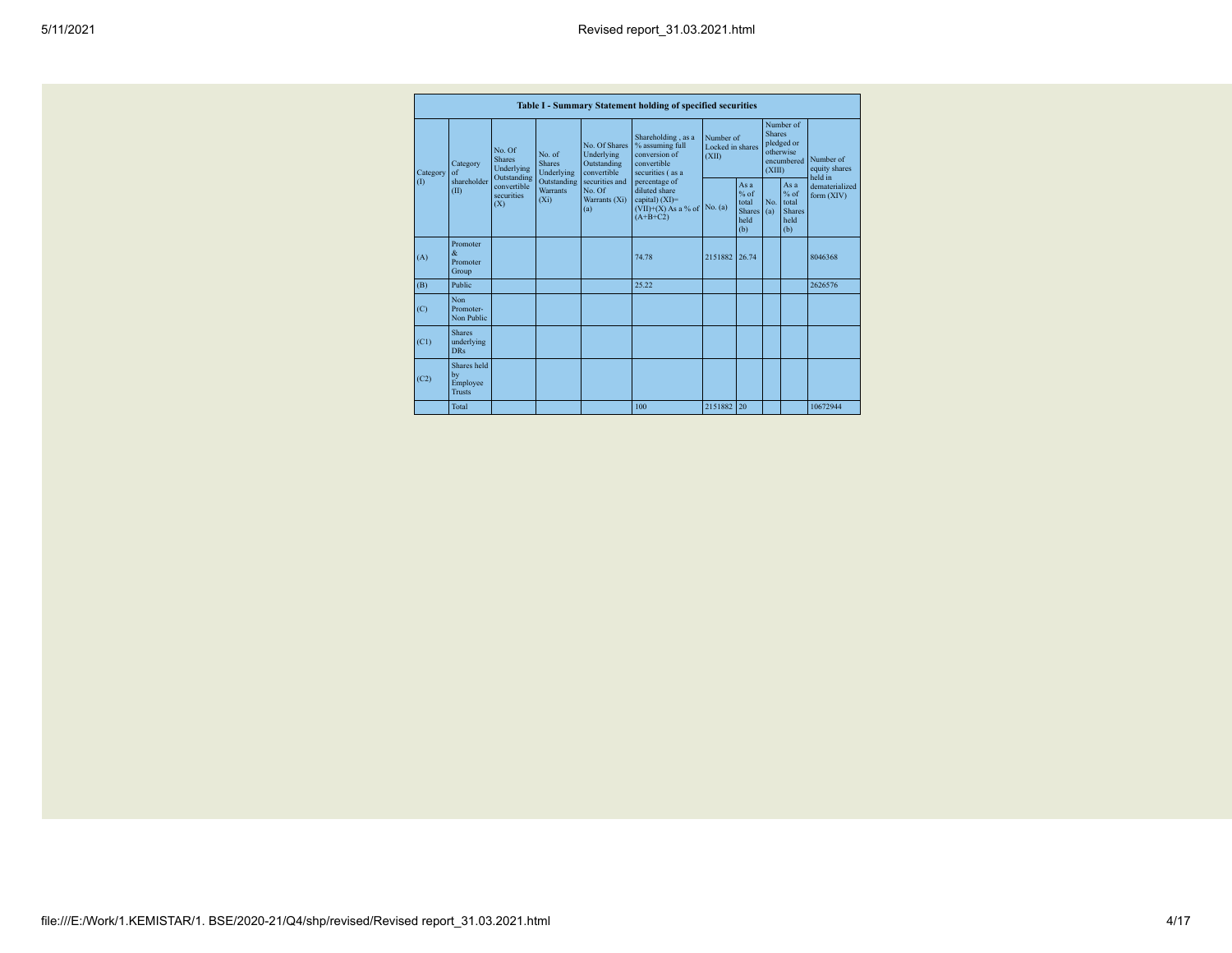| 5/11/2021 |  |
|-----------|--|
|-----------|--|

|                                                                                                | Table II - Statement showing shareholding pattern of the Promoter and Promoter Group                                |                                                                                      |                         |                                 |                                    |                             |                                                      |                           |               |                                      |                                 |  |
|------------------------------------------------------------------------------------------------|---------------------------------------------------------------------------------------------------------------------|--------------------------------------------------------------------------------------|-------------------------|---------------------------------|------------------------------------|-----------------------------|------------------------------------------------------|---------------------------|---------------|--------------------------------------|---------------------------------|--|
|                                                                                                |                                                                                                                     |                                                                                      | No. of                  | No.<br>Of<br>Partly             | No. Of                             | Total nos.                  | Shareholding<br>as a % of<br>total no. of            | class of securities (IX)  |               | Number of Voting Rights held in each |                                 |  |
| Sr.                                                                                            | Category &<br>Name of the                                                                                           | Nos. Of<br>shareholders                                                              | fully paid<br>up equity | paid-<br>up                     | shares<br>underlying<br>Depository | shares<br>held<br>$(VII) =$ | shares<br>(calculated as                             | No of Voting (XIV) Rights |               |                                      | Total<br>as a $%$               |  |
|                                                                                                | Shareholders (I)                                                                                                    | (III)                                                                                | shares<br>held $(IV)$   | equity<br>shares<br>held<br>(V) | Receipts<br>(VI)                   | $(IV)^+$<br>$(V)$ + $(VI)$  | per SCRR,<br>1957) (VIII)<br>As a % of<br>$(A+B+C2)$ | Class eg:<br>X            | Class<br>eg:y | Total                                | of<br>Total<br>Voting<br>rights |  |
| A                                                                                              |                                                                                                                     | Table II - Statement showing shareholding pattern of the Promoter and Promoter Group |                         |                                 |                                    |                             |                                                      |                           |               |                                      |                                 |  |
| (1)                                                                                            | Indian                                                                                                              |                                                                                      |                         |                                 |                                    |                             |                                                      |                           |               |                                      |                                 |  |
| (a)                                                                                            | Individuals/Hindu<br>undivided Family                                                                               | 13                                                                                   | 8046368                 |                                 |                                    | 8046368                     | 74.78                                                | 8046368                   |               | 8046368                              | 74.78                           |  |
| Sub-Total<br>(A)(1)                                                                            |                                                                                                                     | 13                                                                                   | 8046368                 |                                 |                                    | 8046368                     | 74.78                                                | 8046368                   |               | 8046368                              | 74.78                           |  |
| (2)                                                                                            | Foreign                                                                                                             |                                                                                      |                         |                                 |                                    |                             |                                                      |                           |               |                                      |                                 |  |
| Total<br>Shareholding<br>of Promoter<br>and<br>Promoter<br>Group $(A)=$<br>$(A)(1)+(A)$<br>(2) |                                                                                                                     | 13                                                                                   | 8046368                 |                                 |                                    | 8046368                     | 74.78                                                | 8046368                   |               | 8046368                              | 74.78                           |  |
| B                                                                                              | Table III - Statement showing shareholding pattern of the Public shareholder                                        |                                                                                      |                         |                                 |                                    |                             |                                                      |                           |               |                                      |                                 |  |
| (1)                                                                                            | Institutions                                                                                                        |                                                                                      |                         |                                 |                                    |                             |                                                      |                           |               |                                      |                                 |  |
| (3)                                                                                            | Non-institutions                                                                                                    |                                                                                      |                         |                                 |                                    |                             |                                                      |                           |               |                                      |                                 |  |
| (a(i))                                                                                         | Individuals -<br>i.Individual<br>shareholders<br>holding nominal<br>share capital up<br>to Rs. 2 lakhs.             | 1448                                                                                 | 415515                  |                                 |                                    | 415515                      | 3.86                                                 | 415515                    |               | 415515                               | 3.86                            |  |
| (a(ii))                                                                                        | Individuals - ii.<br>Individual<br>shareholders<br>holding nominal<br>share capital in<br>excess of Rs. 2<br>lakhs. | 36                                                                                   | 2190393                 |                                 |                                    | 2190393                     | 20.36                                                | 2190393                   |               | 2190393                              | 20.36                           |  |
| (e)                                                                                            | Any Other<br>(specify)                                                                                              | 26                                                                                   | 107132                  |                                 |                                    | 107132                      | $\mathbf{1}$                                         | 107132                    |               | 107132                               | 1                               |  |
| Sub-Total<br>(B)(3)                                                                            |                                                                                                                     | 1510                                                                                 | 2713040                 |                                 |                                    | 2713040                     | 25.22                                                | 2713040                   |               | 2713040                              | 25.22                           |  |
| <b>Total Public</b><br>Shareholding<br>$(B)= (B)(1) +$<br>$(B)(2)+(B)$<br>(3)                  |                                                                                                                     | 1510                                                                                 | 2713040                 |                                 |                                    | 2713040                     | 25.22                                                | 2713040                   |               | 2713040                              | 25.22                           |  |
| $\overline{c}$                                                                                 | Table IV - Statement showing shareholding pattern of the Non Promoter- Non Public shareholder                       |                                                                                      |                         |                                 |                                    |                             |                                                      |                           |               |                                      |                                 |  |
| Total (<br>$A+B+C2$ )                                                                          |                                                                                                                     | 1523                                                                                 | 10759408                |                                 |                                    | 10759408                    | 100                                                  | 10759408                  |               | 10759408                             | 100                             |  |
| Total<br>$(A+B+C)$                                                                             |                                                                                                                     | 1523                                                                                 | 10759408                |                                 |                                    | 10759408                    | 100                                                  | 10759408                  |               | 10759408                             | 100                             |  |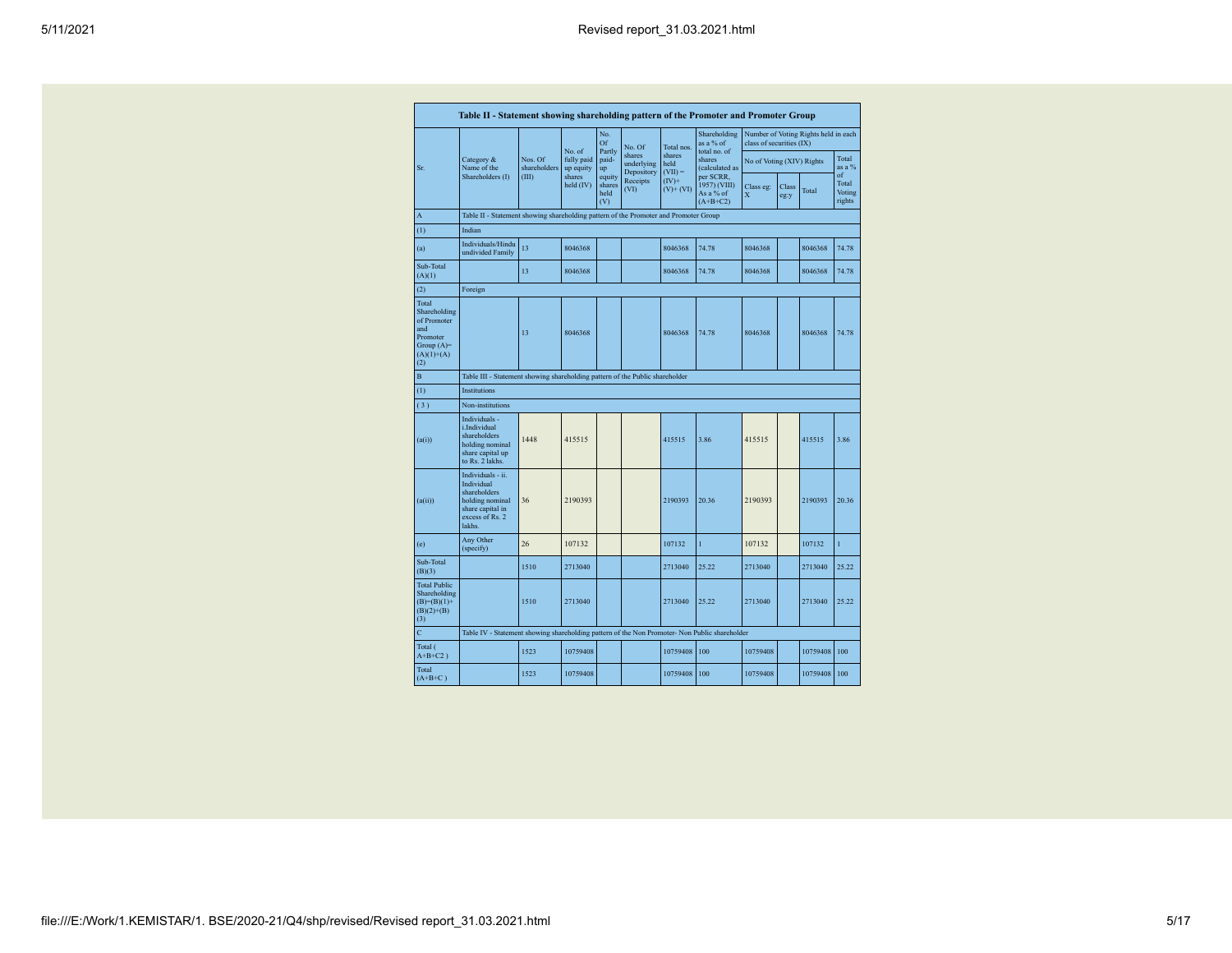|                                                                                         |                                                                                                                                           |             |                                                           | Table II - Statement showing shareholding pattern of the Promoter and Promoter Group                          |                                        |                                                       |                                                                               |                                                         |                                       |  |
|-----------------------------------------------------------------------------------------|-------------------------------------------------------------------------------------------------------------------------------------------|-------------|-----------------------------------------------------------|---------------------------------------------------------------------------------------------------------------|----------------------------------------|-------------------------------------------------------|-------------------------------------------------------------------------------|---------------------------------------------------------|---------------------------------------|--|
| Sr.                                                                                     | No Of<br>No. of<br><b>Shares</b><br><b>Shares</b><br>Underlying<br>Outstanding<br>convertible<br>Warrants<br>securities<br>$(X_i)$<br>(X) | Underlying  | No. Of Shares<br>Underlying<br>Outstanding<br>convertible | Shareholding, as a %<br>assuming full conversion<br>of convertible securities (<br>as a percentage of diluted | Number of<br>Locked in shares<br>(XII) |                                                       | Number of<br><b>Shares</b><br>pledged or<br>otherwise<br>encumbered<br>(XIII) |                                                         | Number of<br>equity shares<br>held in |  |
|                                                                                         |                                                                                                                                           | Outstanding | securities and<br>No. Of Warrants<br>$(Xi)$ (a)           | share capital) $(XI)$ =<br>$(VII)+(X)$ As a % of<br>$(A+B+C2)$                                                | No. (a)                                | As a<br>% of<br>total<br><b>Shares</b><br>held<br>(b) | No.<br>(a)                                                                    | As a<br>$%$ of<br>total<br><b>Shares</b><br>held<br>(b) | dematerialized<br>form (XIV)          |  |
| A                                                                                       |                                                                                                                                           |             |                                                           | Table II - Statement showing shareholding pattern of the Promoter and Promoter Group                          |                                        |                                                       |                                                                               |                                                         |                                       |  |
| (1)                                                                                     | Indian                                                                                                                                    |             |                                                           |                                                                                                               |                                        |                                                       |                                                                               |                                                         |                                       |  |
| (a)                                                                                     |                                                                                                                                           |             |                                                           | 74.78                                                                                                         | 2151882                                | 26.74                                                 |                                                                               |                                                         | 8046368                               |  |
| Sub-Total (A)<br>(1)                                                                    |                                                                                                                                           |             |                                                           | 74.78                                                                                                         | 2151882 26.74                          |                                                       |                                                                               |                                                         | 8046368                               |  |
| (2)                                                                                     | Foreign                                                                                                                                   |             |                                                           |                                                                                                               |                                        |                                                       |                                                                               |                                                         |                                       |  |
| Total<br>Shareholding<br>of Promoter<br>and Promoter<br>Group $(A)=$<br>$(A)(1)+(A)(2)$ |                                                                                                                                           |             |                                                           | 74.78                                                                                                         | 2151882                                | 26.74                                                 |                                                                               |                                                         | 8046368                               |  |
| B                                                                                       |                                                                                                                                           |             |                                                           | Table III - Statement showing shareholding pattern of the Public shareholder                                  |                                        |                                                       |                                                                               |                                                         |                                       |  |
| (1)                                                                                     | Institutions                                                                                                                              |             |                                                           |                                                                                                               |                                        |                                                       |                                                                               |                                                         |                                       |  |
| (3)                                                                                     | Non-institutions                                                                                                                          |             |                                                           |                                                                                                               |                                        |                                                       |                                                                               |                                                         |                                       |  |
| (a(i))                                                                                  |                                                                                                                                           |             |                                                           | 3.86                                                                                                          |                                        |                                                       |                                                                               |                                                         | 329899                                |  |
| (a(ii))                                                                                 |                                                                                                                                           |             |                                                           | 20.36                                                                                                         |                                        |                                                       |                                                                               |                                                         | 2190393                               |  |
| (e)                                                                                     |                                                                                                                                           |             |                                                           | 1                                                                                                             |                                        |                                                       |                                                                               |                                                         | 106284                                |  |
| Sub-Total (B)<br>(3)                                                                    |                                                                                                                                           |             |                                                           | 25 22                                                                                                         |                                        |                                                       |                                                                               |                                                         | 2626576                               |  |
| <b>Total Public</b><br>Shareholding<br>$(B)= (B)(1) +$<br>$(B)(2)+(B)(3)$               |                                                                                                                                           |             |                                                           | 25.22                                                                                                         |                                        |                                                       |                                                                               |                                                         | 2626576                               |  |
| Ċ                                                                                       |                                                                                                                                           |             |                                                           | Table IV - Statement showing shareholding pattern of the Non Promoter- Non Public shareholder                 |                                        |                                                       |                                                                               |                                                         |                                       |  |
| Total (<br>$A+B+C2$ )                                                                   |                                                                                                                                           |             |                                                           | 100                                                                                                           | 2151882                                | 20                                                    |                                                                               |                                                         | 10672944                              |  |
| Total<br>$(A+B+C)$                                                                      |                                                                                                                                           |             |                                                           | 100                                                                                                           | 2151882                                | 20                                                    |                                                                               |                                                         | 10672944                              |  |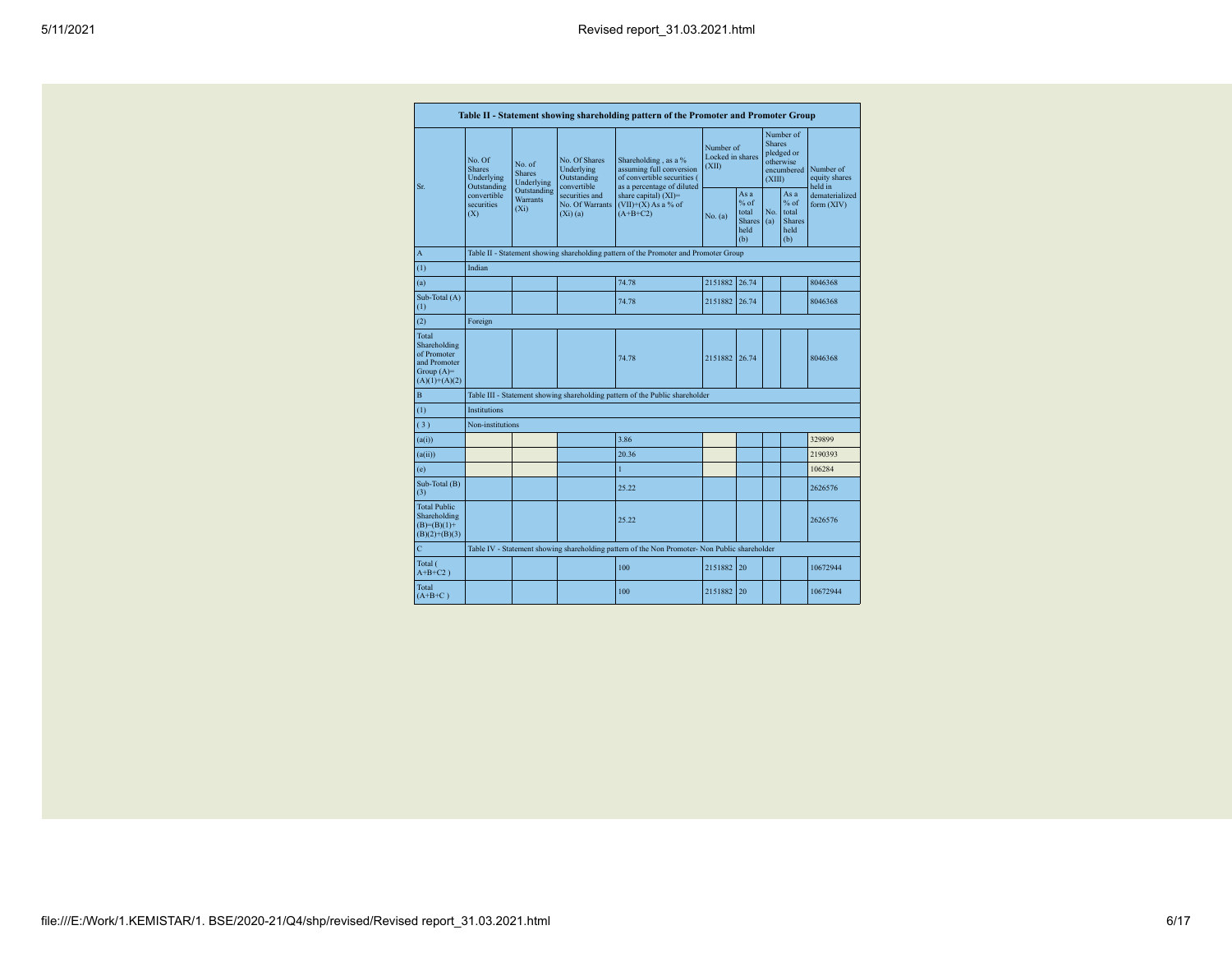|                                                                                                                                                                                                |                                                               |                                             |                                             | <b>Individuals/Hindu undivided Family</b>    |                                               |                                   |                                                     |
|------------------------------------------------------------------------------------------------------------------------------------------------------------------------------------------------|---------------------------------------------------------------|---------------------------------------------|---------------------------------------------|----------------------------------------------|-----------------------------------------------|-----------------------------------|-----------------------------------------------------|
| Searial No.                                                                                                                                                                                    | $\mathbf{1}$                                                  | $\overline{2}$                              | $\overline{\mathbf{3}}$                     | $\overline{4}$                               | 5                                             | 6                                 | $\overline{7}$                                      |
| Name of the<br>Shareholders<br>(1)                                                                                                                                                             | PARSHOTTAMBHAI<br>MOHANLAL PATEL                              | <b>ANJANA</b><br><b>KETANKUMAR</b><br>PATEL | <b>SHANTABEN</b><br>PARASHOTTAMDAS<br>PATEL | <b>KETANKUMAR</b><br>PARASHOTTAMDAS<br>PATEL | <b>HIRALBEN</b><br><b>DIPAKKUMAR</b><br>PATEL | <b>SAVALIA</b><br>VASANTBHAI<br>B | <b>DIPAKKUMAR</b><br>PARASHOTTAMDAS<br><b>PATEL</b> |
| PAN(II)                                                                                                                                                                                        | AFJPP0355B                                                    | AFIPK9418H                                  | AHFPP4610D                                  | AFJPP0418F                                   | AHFPP6612D                                    | BJQPS0017K                        | ADOPP4635M                                          |
| No. of fully<br>paid up equity<br>shares held<br>(IV)                                                                                                                                          | 1833990                                                       | 1364440                                     | 1213800                                     | 1113014                                      | 612000                                        | 20040                             | 18272                                               |
| No. Of Partly<br>paid-up equity<br>shares held<br>(V)                                                                                                                                          |                                                               |                                             |                                             |                                              |                                               |                                   |                                                     |
| No. Of shares<br>underlying<br>Depository<br>Receipts (VI)                                                                                                                                     |                                                               |                                             |                                             |                                              |                                               |                                   |                                                     |
| Total nos.<br>shares held<br>$(VII) = (IV) +$<br>$(V)$ + $(VI)$                                                                                                                                | 1833990                                                       | 1364440                                     | 1213800                                     | 1113014                                      | 612000                                        | 20040                             | 18272                                               |
| Shareholding<br>as a % of total<br>no. of shares<br>(calculated as<br>per SCRR,<br>1957) (VIII)<br>As a % of<br>$(A+B+C2)$                                                                     | 17.05                                                         | 12.68                                       | 11.28                                       | 10.34                                        | 5.69                                          | 0.19                              | 0.17                                                |
|                                                                                                                                                                                                | Number of Voting Rights held in each class of securities (IX) |                                             |                                             |                                              |                                               |                                   |                                                     |
| Class eg:X                                                                                                                                                                                     | 1833990                                                       | 1364440                                     | 1213800                                     | 1113014                                      | 612000                                        | 20040                             | 18272                                               |
| Class eg:y                                                                                                                                                                                     |                                                               |                                             |                                             |                                              |                                               |                                   |                                                     |
| Total                                                                                                                                                                                          | 1833990                                                       | 1364440                                     | 1213800                                     | 1113014                                      | 612000                                        | 20040                             | 18272                                               |
| Total as a %<br>of Total<br>Voting rights                                                                                                                                                      | 17.05                                                         | 12.68                                       | 11.28                                       | 10.34                                        | 5.69                                          | 0.19                              | 0.17                                                |
| No. Of Shares<br>Underlying<br>Outstanding<br>convertible<br>securities (X)                                                                                                                    |                                                               |                                             |                                             |                                              |                                               |                                   |                                                     |
| No. of Shares<br>Underlying<br>Outstanding<br>Warrants (Xi)                                                                                                                                    |                                                               |                                             |                                             |                                              |                                               |                                   |                                                     |
| No. Of Shares<br>Underlying<br>Outstanding<br>convertible<br>securities and<br>No. Of<br>Warrants (Xi)<br>(a)                                                                                  |                                                               |                                             |                                             |                                              |                                               |                                   |                                                     |
| Shareholding,<br>as a %<br>assuming full<br>conversion of<br>convertible<br>securities (as a<br>percentage of<br>diluted share<br>capital) (XI)=<br>$(VII)+(Xi)(a)$<br>As a % of<br>$(A+B+C2)$ | 17.05                                                         | 12.68                                       | 11.28                                       | 10.34                                        | 5.69                                          | 0.19                              | 0.17                                                |
|                                                                                                                                                                                                | Number of Locked in shares (XII)                              |                                             |                                             |                                              |                                               |                                   |                                                     |
| No. (a)                                                                                                                                                                                        | 488478                                                        | 338738                                      | 346915                                      | 289770                                       | 174916                                        | $\overline{0}$                    | 4664                                                |
| As a % of                                                                                                                                                                                      | 26.63                                                         | 24.83                                       | 28.58                                       | 26.03                                        | 28.58                                         | $\mathbf{0}$                      | 25.53                                               |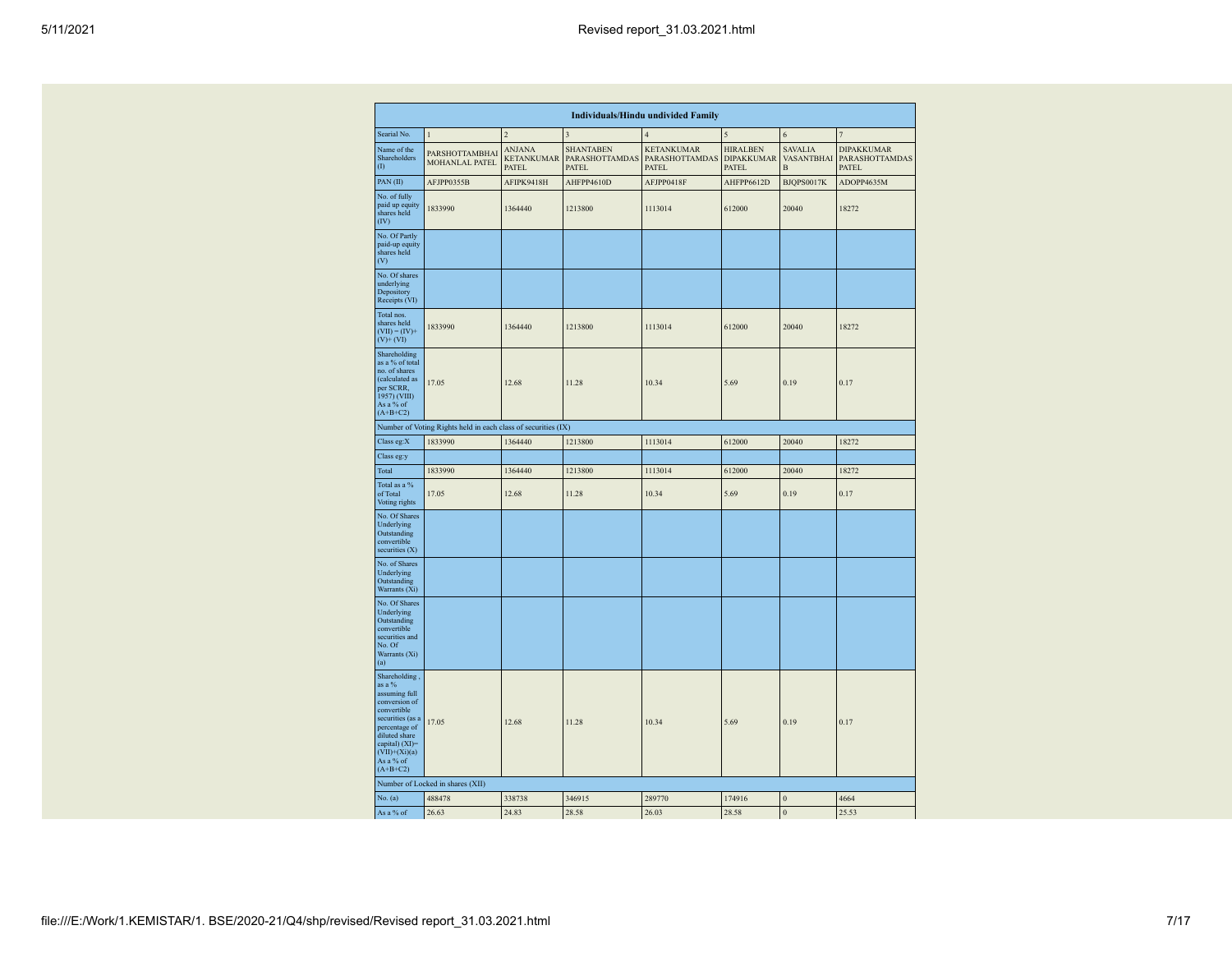| total Shares<br>held (b)                                              |                                                         |          |          |          |          |          |          |
|-----------------------------------------------------------------------|---------------------------------------------------------|----------|----------|----------|----------|----------|----------|
|                                                                       | Number of Shares pledged or otherwise encumbered (XIII) |          |          |          |          |          |          |
| No. (a)                                                               |                                                         |          |          |          |          |          |          |
| As a % of<br>total Shares<br>held (b)                                 |                                                         |          |          |          |          |          |          |
| Number of<br>equity shares<br>held in<br>dematerialized<br>form (XIV) | 1833990                                                 | 1364440  | 1213800  | 1113014  | 612000   | 20040    | 18272    |
|                                                                       | Reason for not providing PAN                            |          |          |          |          |          |          |
| Reason for not<br>providing<br>PAN                                    |                                                         |          |          |          |          |          |          |
| Shareholder<br>type                                                   | Promoter                                                | Promoter | Promoter | Promoter | Promoter | Promoter | Promoter |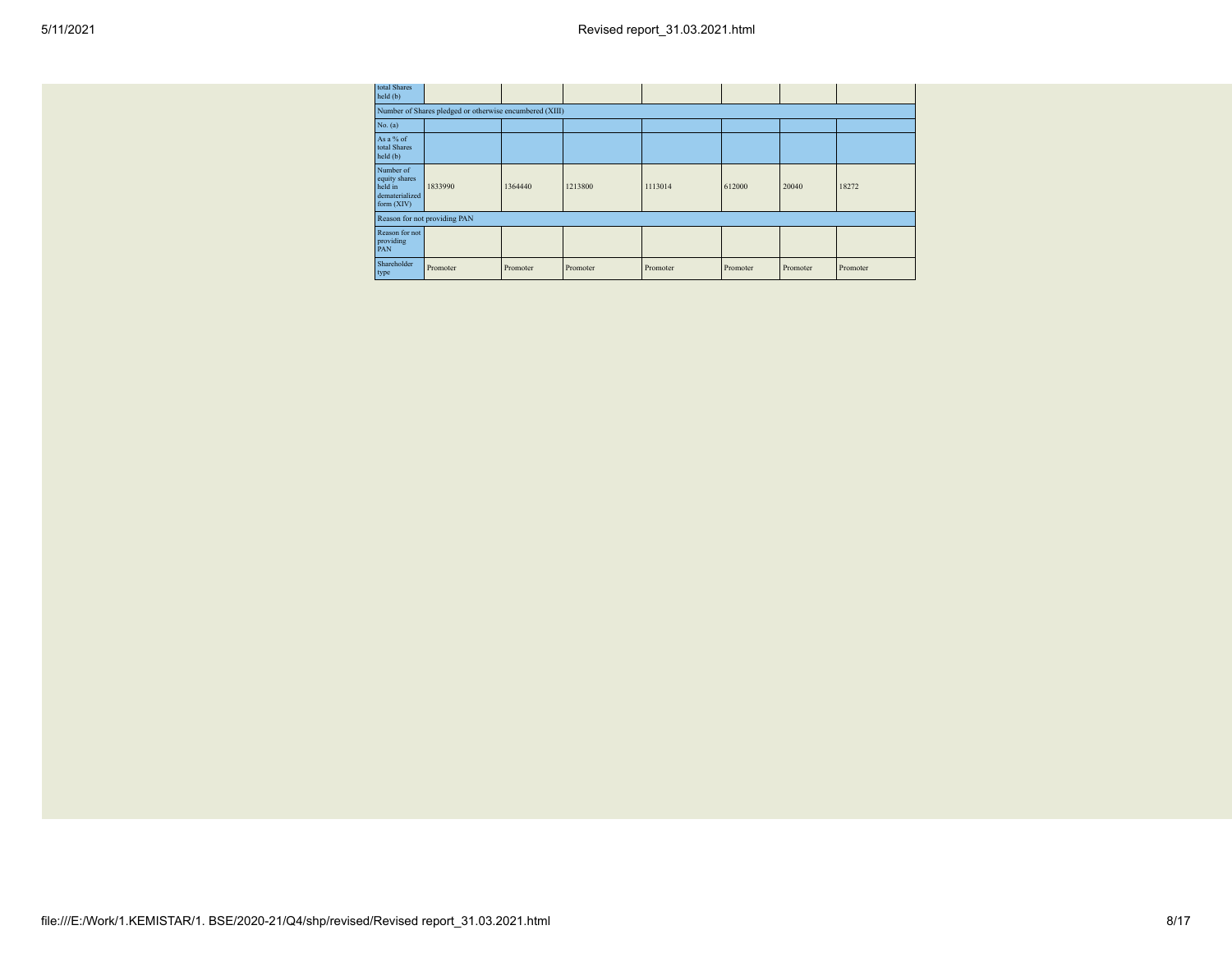|                                                                                                                                                                                                |                                                               |                                     |                                                 | <b>Individuals/Hindu undivided Family</b>       |                                                                          |                                                                    |
|------------------------------------------------------------------------------------------------------------------------------------------------------------------------------------------------|---------------------------------------------------------------|-------------------------------------|-------------------------------------------------|-------------------------------------------------|--------------------------------------------------------------------------|--------------------------------------------------------------------|
| Searial No.                                                                                                                                                                                    | $\,$ 8 $\,$                                                   | 9                                   | 10                                              | 11                                              | 12                                                                       | 13                                                                 |
| Name of the<br>Shareholders<br>(1)                                                                                                                                                             | <b>KANANI</b><br><b>ANILKUMAR</b><br>DEVRAJBHAI               | <b>ANILKUMAR</b><br><b>C THAKER</b> | <b>MATHURBHAI</b><br>MANJIBHAI<br><b>JOGANI</b> | <b>PATEL</b><br><b>PARSHOTTAMDAS</b><br>M (HUF) | <b>PATEL</b><br><b>KETANKUMAR</b><br><b>PARASHOTTAMDAS</b><br><b>HUF</b> | <b>PATEL</b><br><b>DIPAKKUMAR</b><br><b>PARASHOTTMDAS</b><br>(HUF) |
| PAN(II)                                                                                                                                                                                        | BBJPK7076D                                                    | ABNPT6366L                          | AEIPJ8083Q                                      | AAIHP0252K                                      | AAIHP0253J                                                               | AAIHP0254R                                                         |
| No. of fully<br>paid up equity<br>shares held<br>(IV)                                                                                                                                          | 14400                                                         | 3472                                | 16400                                           | 836400                                          | 661500                                                                   | 338640                                                             |
| No. Of Partly<br>paid-up equity<br>shares held<br>(V)                                                                                                                                          |                                                               |                                     |                                                 |                                                 |                                                                          |                                                                    |
| No. Of shares<br>underlying<br>Depository<br>Receipts (VI)                                                                                                                                     |                                                               |                                     |                                                 |                                                 |                                                                          |                                                                    |
| Total nos.<br>shares held<br>$(VII) = (IV) +$<br>$(V)$ + $(VI)$                                                                                                                                | 14400                                                         | 3472                                | 16400                                           | 836400                                          | 661500                                                                   | 338640                                                             |
| Shareholding<br>as a % of total<br>no. of shares<br>(calculated as<br>per SCRR,<br>1957) (VIII)<br>As a % of<br>$(A+B+C2)$                                                                     | 0.13                                                          | 0.03                                | 0.15                                            | 7.77                                            | 6.15                                                                     | 3.15                                                               |
|                                                                                                                                                                                                | Number of Voting Rights held in each class of securities (IX) |                                     |                                                 |                                                 |                                                                          |                                                                    |
| Class eg:X                                                                                                                                                                                     | 14400                                                         | 3472                                | 16400                                           | 836400                                          | 661500                                                                   | 338640                                                             |
| Class eg:y                                                                                                                                                                                     |                                                               |                                     |                                                 |                                                 |                                                                          |                                                                    |
| Total                                                                                                                                                                                          | 14400                                                         | 3472                                | 16400                                           | 836400                                          | 661500                                                                   | 338640                                                             |
| Total as a %<br>of Total<br>Voting rights                                                                                                                                                      | 0.13                                                          | 0.03                                | 0.15                                            | 7.77                                            | 6.15                                                                     | 3.15                                                               |
| No. Of Shares<br>Underlying<br>Outstanding<br>convertible<br>securities (X)                                                                                                                    |                                                               |                                     |                                                 |                                                 |                                                                          |                                                                    |
| No. of Shares<br>Underlying<br>Outstanding<br>Warrants (Xi)                                                                                                                                    |                                                               |                                     |                                                 |                                                 |                                                                          |                                                                    |
| No. Of Shares<br>Underlying<br>Outstanding<br>convertible<br>securities and<br>No. Of<br>Warrants (Xi)<br>(a)                                                                                  |                                                               |                                     |                                                 |                                                 |                                                                          |                                                                    |
| Shareholding,<br>as a %<br>assuming full<br>conversion of<br>convertible<br>securities (as a<br>percentage of<br>diluted share<br>capital) (XI)=<br>$(VII)+(Xi)(a)$<br>As a % of<br>$(A+B+C2)$ | 0.13                                                          | 0.03                                | 0.15                                            | 7.77                                            | 6.15                                                                     | 3.15                                                               |
|                                                                                                                                                                                                | Number of Locked in shares (XII)                              |                                     |                                                 |                                                 |                                                                          |                                                                    |
| No. (a)                                                                                                                                                                                        | $\mathbf{0}$                                                  | $\bf{0}$                            | $\mathbf{0}$                                    | 239051                                          | 172564                                                                   | 96786                                                              |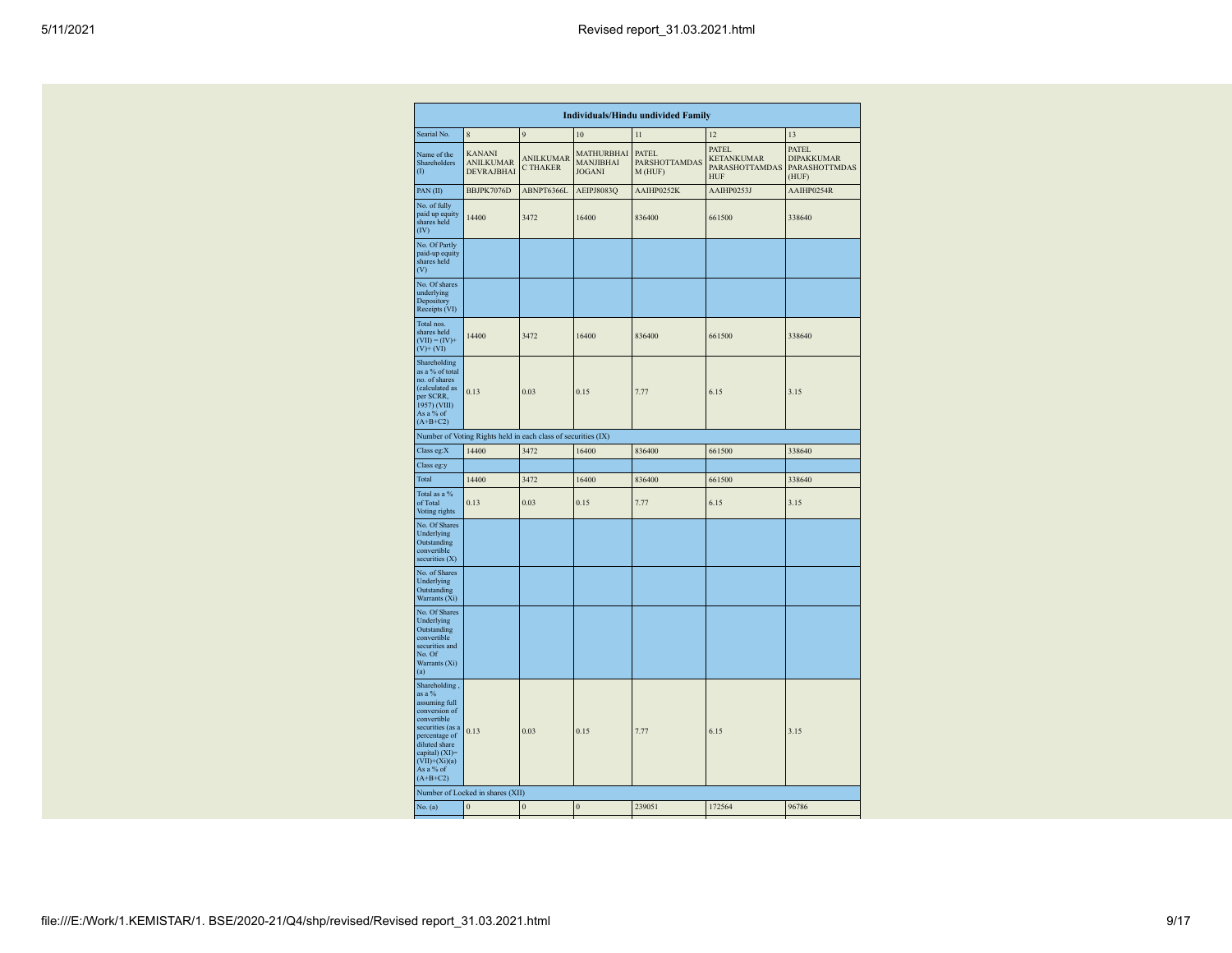| As a % of<br>total Shares<br>held(b)                                    | $\Omega$                                                | $\Omega$ | $\mathbf{0}$ | 28.58    | 26.09    | 28.58    |
|-------------------------------------------------------------------------|---------------------------------------------------------|----------|--------------|----------|----------|----------|
|                                                                         | Number of Shares pledged or otherwise encumbered (XIII) |          |              |          |          |          |
| No. (a)                                                                 |                                                         |          |              |          |          |          |
| As a % of<br>total Shares<br>held (b)                                   |                                                         |          |              |          |          |          |
| Number of<br>equity shares<br>held in<br>dematerialized<br>form $(XIV)$ | 14400                                                   | 3472     | 16400        | 836400   | 661500   | 338640   |
|                                                                         | Reason for not providing PAN                            |          |              |          |          |          |
| Reason for not<br>providing<br>PAN                                      |                                                         |          |              |          |          |          |
| Shareholder<br>type                                                     | Promoter                                                | Promoter | Promoter     | Promoter | Promoter | Promoter |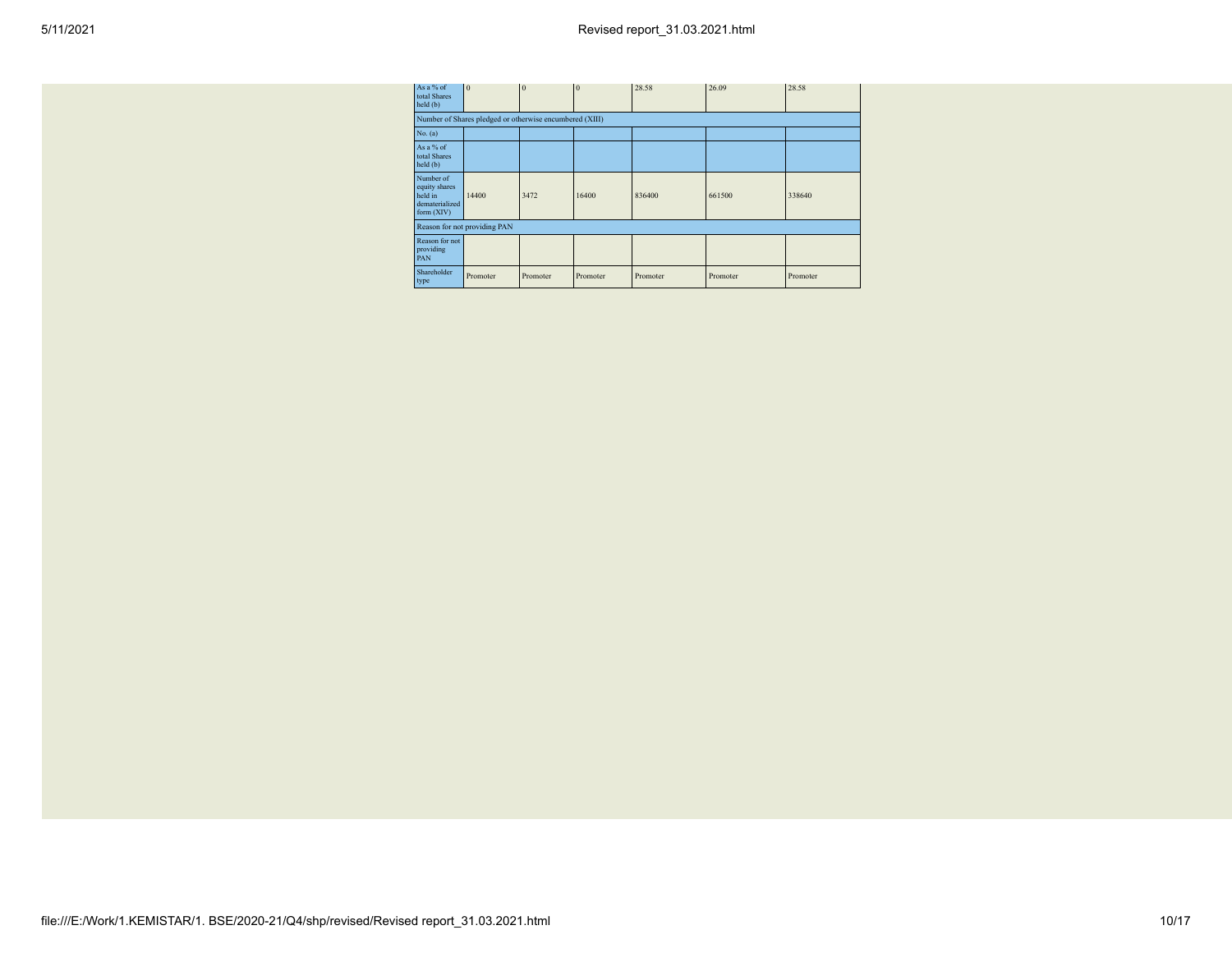|                                                                                                                                                                                          | <b>Individuals/Hindu undivided Family</b>                     |
|------------------------------------------------------------------------------------------------------------------------------------------------------------------------------------------|---------------------------------------------------------------|
| Searial No.                                                                                                                                                                              |                                                               |
| Name of the<br>Shareholders (I)                                                                                                                                                          | Click here to go back                                         |
| PAN(II)                                                                                                                                                                                  | Total                                                         |
| No. of fully paid<br>up equity shares<br>held (IV)                                                                                                                                       | 8046368                                                       |
| No. Of Partly paid-<br>up equity shares<br>held (V)                                                                                                                                      |                                                               |
| No. Of shares<br>underlying<br>Depository<br>Receipts (VI)                                                                                                                               |                                                               |
| Total nos. shares<br>held $(VII) = (IV) +$<br>$(V)$ + $(VI)$                                                                                                                             | 8046368                                                       |
| Shareholding as a<br>% of total no. of<br>shares (calculated<br>as per SCRR,<br>1957) (VIII) As a<br>% of $(A+B+C2)$                                                                     | 74.78                                                         |
|                                                                                                                                                                                          | Number of Voting Rights held in each class of securities (IX) |
| Class eg:X                                                                                                                                                                               | 8046368                                                       |
| Class eg:y                                                                                                                                                                               |                                                               |
| Total                                                                                                                                                                                    | 8046368                                                       |
| Total as a % of<br><b>Total Voting rights</b>                                                                                                                                            | 74.78                                                         |
| No. Of Shares<br>Underlying<br>Outstanding<br>convertible<br>securities (X)                                                                                                              |                                                               |
| No. of Shares<br>Underlying<br>Outstanding<br>Warrants (Xi)                                                                                                                              |                                                               |
| No. Of Shares<br>Underlying<br>Outstanding<br>convertible<br>securities and No.<br>Of Warrants (Xi)<br>(a)                                                                               |                                                               |
| Shareholding, as a<br>% assuming full<br>conversion of<br>convertible<br>securities (as a<br>percentage of<br>diluted share<br>capital) (XI)=<br>$(VII)+(Xi)(a)$ As a<br>% of $(A+B+C2)$ | 74.78                                                         |
| Number of Locked in shares (XII)                                                                                                                                                         |                                                               |
| No. (a)                                                                                                                                                                                  | 2151882                                                       |
| As a % of total<br>Shares held (b)                                                                                                                                                       | 26.74                                                         |
|                                                                                                                                                                                          | Number of Shares pledged or otherwise encumbered (XIII)       |
| No. (a)                                                                                                                                                                                  |                                                               |
| As a % of total<br>Shares held (b)                                                                                                                                                       |                                                               |
| Number of equity<br>shares held in                                                                                                                                                       | 8046368                                                       |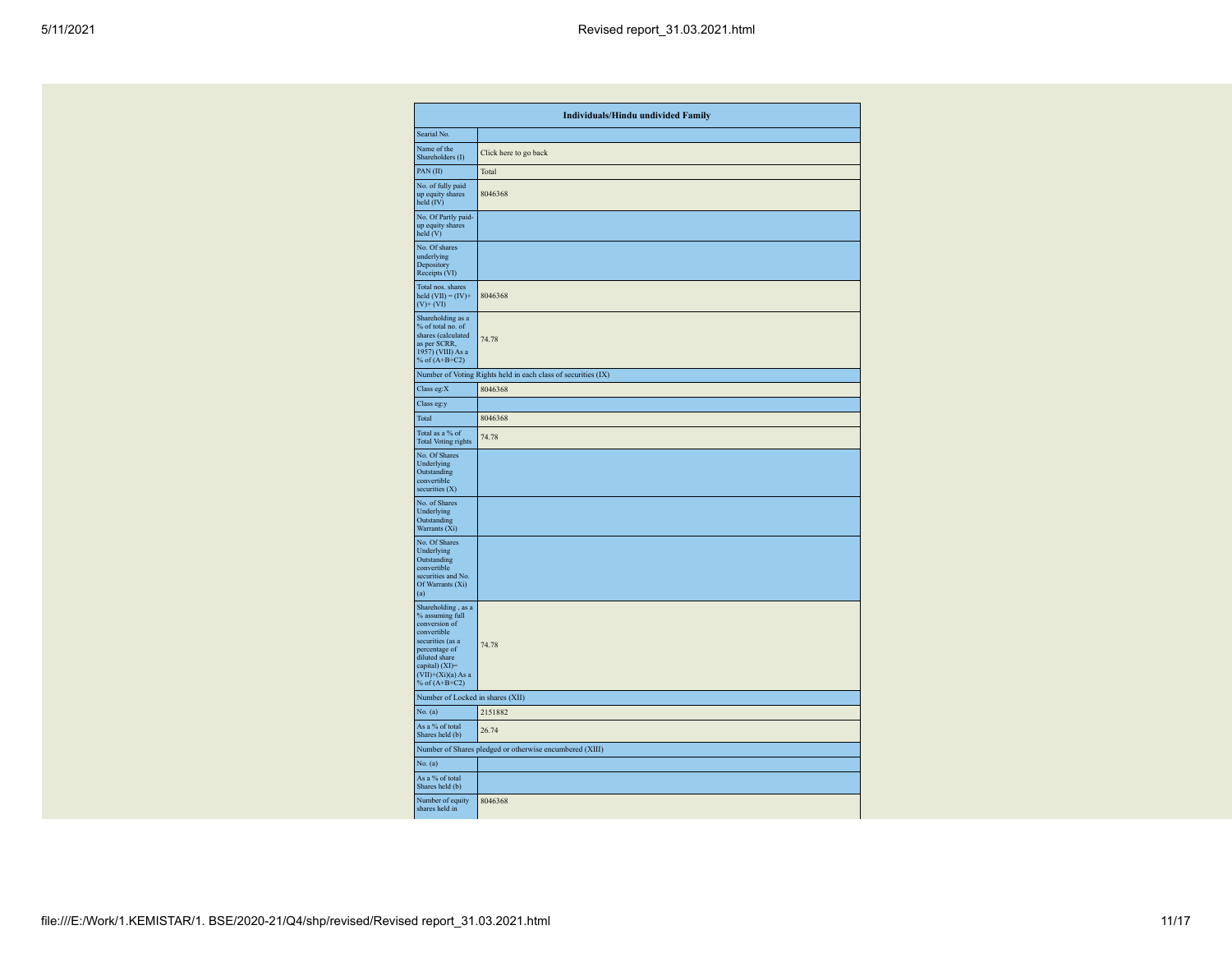| dematerialized<br>form $(XIV)$  |                              |  |  |  |  |  |  |
|---------------------------------|------------------------------|--|--|--|--|--|--|
|                                 | Reason for not providing PAN |  |  |  |  |  |  |
| Reason for not<br>providing PAN |                              |  |  |  |  |  |  |
| Shareholder type                |                              |  |  |  |  |  |  |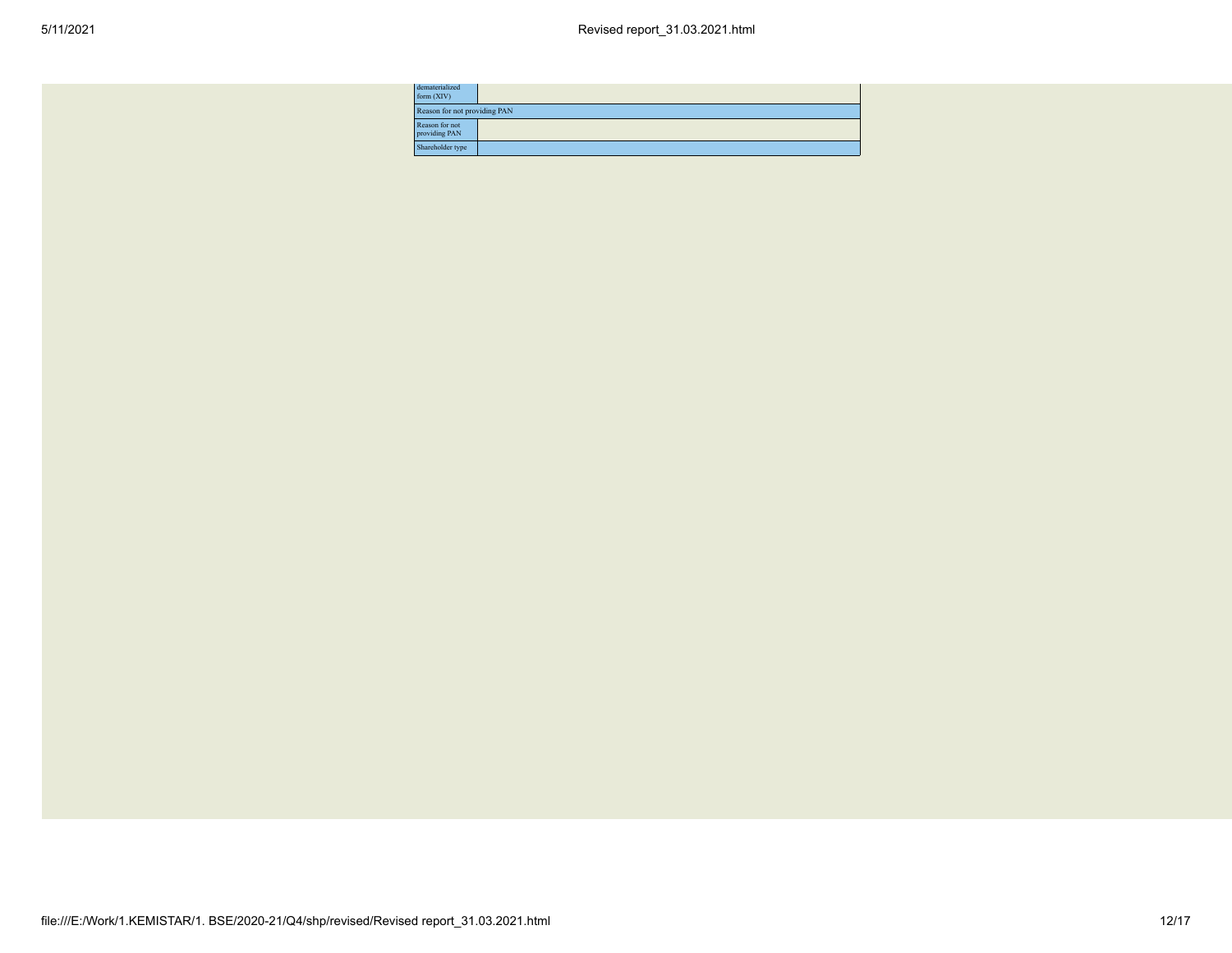| Individuals - ii. Individual shareholders holding nominal share capital in excess of Rs. 2 lakhs.                                                                                    |                                                               |                       |  |  |  |  |  |  |  |  |  |  |
|--------------------------------------------------------------------------------------------------------------------------------------------------------------------------------------|---------------------------------------------------------------|-----------------------|--|--|--|--|--|--|--|--|--|--|
| Searial No.                                                                                                                                                                          | $\mathbf{1}$                                                  |                       |  |  |  |  |  |  |  |  |  |  |
| Name of the<br>Shareholders (I)                                                                                                                                                      | KIRIT JIVRAJBHAI PATEL                                        | Click here to go back |  |  |  |  |  |  |  |  |  |  |
| PAN(II)                                                                                                                                                                              | AGQPP0903M                                                    | Total                 |  |  |  |  |  |  |  |  |  |  |
| No. of fully paid<br>up equity shares<br>held (IV)                                                                                                                                   | 145000                                                        | 145000                |  |  |  |  |  |  |  |  |  |  |
| No. Of Partly paid-<br>up equity shares<br>held (V)                                                                                                                                  |                                                               |                       |  |  |  |  |  |  |  |  |  |  |
| No. Of shares<br>underlying<br>Depository<br>Receipts (VI)                                                                                                                           |                                                               |                       |  |  |  |  |  |  |  |  |  |  |
| Total nos. shares<br>held $(VII) = (IV) +$<br>$(V)$ + $(VI)$                                                                                                                         | 145000                                                        | 145000                |  |  |  |  |  |  |  |  |  |  |
| Shareholding as a<br>% of total no. of<br>shares (calculated<br>as per SCRR,<br>1957) (VIII) As a<br>% of $(A+B+C2)$                                                                 | 1.35                                                          | 1.35                  |  |  |  |  |  |  |  |  |  |  |
|                                                                                                                                                                                      | Number of Voting Rights held in each class of securities (IX) |                       |  |  |  |  |  |  |  |  |  |  |
| Class eg: X                                                                                                                                                                          | 145000                                                        | 145000                |  |  |  |  |  |  |  |  |  |  |
| Class eg:y                                                                                                                                                                           |                                                               |                       |  |  |  |  |  |  |  |  |  |  |
| Total                                                                                                                                                                                | 145000                                                        | 145000                |  |  |  |  |  |  |  |  |  |  |
| Total as a % of<br><b>Total Voting rights</b>                                                                                                                                        | 1.35                                                          | 1.35                  |  |  |  |  |  |  |  |  |  |  |
| No. Of Shares<br>Underlying<br>Outstanding<br>convertible<br>securities (X)                                                                                                          |                                                               |                       |  |  |  |  |  |  |  |  |  |  |
| No. of Shares<br>Underlying<br>Outstanding<br>Warrants (Xi)                                                                                                                          |                                                               |                       |  |  |  |  |  |  |  |  |  |  |
| No. Of Shares<br>Underlying<br>Outstanding<br>convertible<br>securities and No.<br>Of Warrants (Xi)<br>(a)                                                                           |                                                               |                       |  |  |  |  |  |  |  |  |  |  |
| Shareholding, as a<br>% assuming full<br>conversion of<br>convertible<br>securities (as a<br>percentage of<br>diluted share<br>capital) (XI)=<br>$(VII)+(X)$ As a %<br>of $(A+B+C2)$ | 1.35                                                          | 1.35                  |  |  |  |  |  |  |  |  |  |  |
| Number of Locked in shares (XII)                                                                                                                                                     |                                                               |                       |  |  |  |  |  |  |  |  |  |  |
| No. (a)                                                                                                                                                                              |                                                               |                       |  |  |  |  |  |  |  |  |  |  |
| As a % of total<br>Shares held (b)                                                                                                                                                   |                                                               |                       |  |  |  |  |  |  |  |  |  |  |
| Number of equity<br>shares held in<br>dematerialized<br>form (XIV)                                                                                                                   | 145000                                                        | 145000                |  |  |  |  |  |  |  |  |  |  |
| Reason for not providing PAN                                                                                                                                                         |                                                               |                       |  |  |  |  |  |  |  |  |  |  |
| Reason for not<br>providing PAN                                                                                                                                                      |                                                               |                       |  |  |  |  |  |  |  |  |  |  |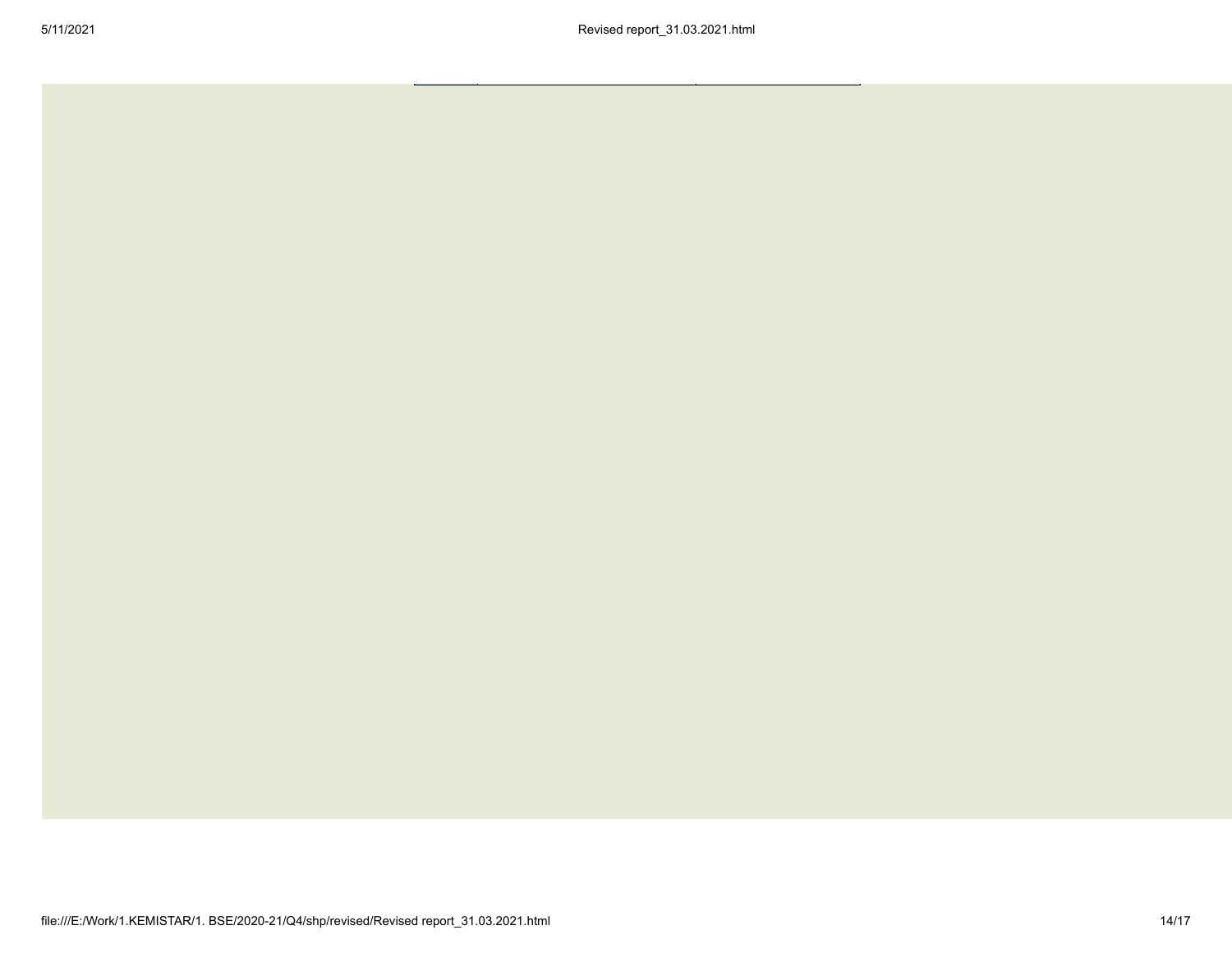| Any Other (specify)                                                                                                                                                                  |              |                                                               |                         |                       |  |  |  |  |  |  |  |  |
|--------------------------------------------------------------------------------------------------------------------------------------------------------------------------------------|--------------|---------------------------------------------------------------|-------------------------|-----------------------|--|--|--|--|--|--|--|--|
| Searial No.                                                                                                                                                                          | $\mathbf{1}$ | $\overline{2}$                                                |                         |                       |  |  |  |  |  |  |  |  |
| Category                                                                                                                                                                             | <b>HUF</b>   | <b>Clearing Members</b>                                       | <b>Bodies Corporate</b> |                       |  |  |  |  |  |  |  |  |
| Category / More<br>than 1 percentage                                                                                                                                                 | Category     | Category                                                      | Category                |                       |  |  |  |  |  |  |  |  |
| Name of the<br>Shareholders (I)                                                                                                                                                      |              |                                                               |                         | Click here to go back |  |  |  |  |  |  |  |  |
| PAN(II)                                                                                                                                                                              |              |                                                               |                         | Total                 |  |  |  |  |  |  |  |  |
| No. of the<br>Shareholders (I)                                                                                                                                                       | 5            | $\overline{\mathbf{3}}$                                       | 18                      | 26                    |  |  |  |  |  |  |  |  |
| No. of fully paid<br>up equity shares<br>held (IV)                                                                                                                                   | 89921        | 6734                                                          | 10477                   | 107132                |  |  |  |  |  |  |  |  |
| No. Of Partly paid-<br>up equity shares<br>held (V)                                                                                                                                  |              |                                                               |                         |                       |  |  |  |  |  |  |  |  |
| No. Of shares<br>underlying<br>Depository<br>Receipts (VI)                                                                                                                           |              |                                                               |                         |                       |  |  |  |  |  |  |  |  |
| Total nos. shares<br>held $(VII) = (IV) +$<br>$(V)+(VI)$                                                                                                                             | 89921        | 6734                                                          | 10477                   | 107132                |  |  |  |  |  |  |  |  |
| Shareholding as a<br>% of total no. of<br>shares (calculated<br>as per SCRR,<br>1957) (VIII) As a<br>% of $(A+B+C2)$                                                                 | 0.84         | 0.06                                                          | 0.1                     | $\mathbf{1}$          |  |  |  |  |  |  |  |  |
|                                                                                                                                                                                      |              | Number of Voting Rights held in each class of securities (IX) |                         |                       |  |  |  |  |  |  |  |  |
| Class eg: X                                                                                                                                                                          | 89921        | 6734                                                          | 10477                   | 107132                |  |  |  |  |  |  |  |  |
| Class eg:y                                                                                                                                                                           |              |                                                               |                         |                       |  |  |  |  |  |  |  |  |
| Total<br>89921<br>6734                                                                                                                                                               |              |                                                               | 10477                   | 107132                |  |  |  |  |  |  |  |  |
| Total as a % of<br><b>Total Voting rights</b>                                                                                                                                        | 0.84         | 0.06                                                          | 0.1                     | $\mathbf{I}$          |  |  |  |  |  |  |  |  |
| No. Of Shares<br>Underlying<br>Outstanding<br>convertible<br>securities (X)                                                                                                          |              |                                                               |                         |                       |  |  |  |  |  |  |  |  |
| No. of Shares<br>Underlying<br>Outstanding<br>Warrants (Xi)                                                                                                                          |              |                                                               |                         |                       |  |  |  |  |  |  |  |  |
| No. Of Shares<br>Underlying<br>Outstanding<br>convertible<br>securities and No.<br>Of Warrants (Xi)<br>(a)                                                                           |              |                                                               |                         |                       |  |  |  |  |  |  |  |  |
| Shareholding, as a<br>% assuming full<br>conversion of<br>convertible<br>securities (as a<br>percentage of<br>diluted share<br>capital) (XI)=<br>$(VII)+(X)$ As a %<br>of $(A+B+C2)$ | 0.84         | 0.06                                                          | 0.1                     | $\mathbf{1}$          |  |  |  |  |  |  |  |  |
| Number of Locked in shares (XII)                                                                                                                                                     |              |                                                               |                         |                       |  |  |  |  |  |  |  |  |
| No. (a)                                                                                                                                                                              |              |                                                               |                         |                       |  |  |  |  |  |  |  |  |
| As a % of total<br>Shares held (b)                                                                                                                                                   |              |                                                               |                         |                       |  |  |  |  |  |  |  |  |
| Number of equity                                                                                                                                                                     | 89921        | 6734                                                          | 9629                    | 106284                |  |  |  |  |  |  |  |  |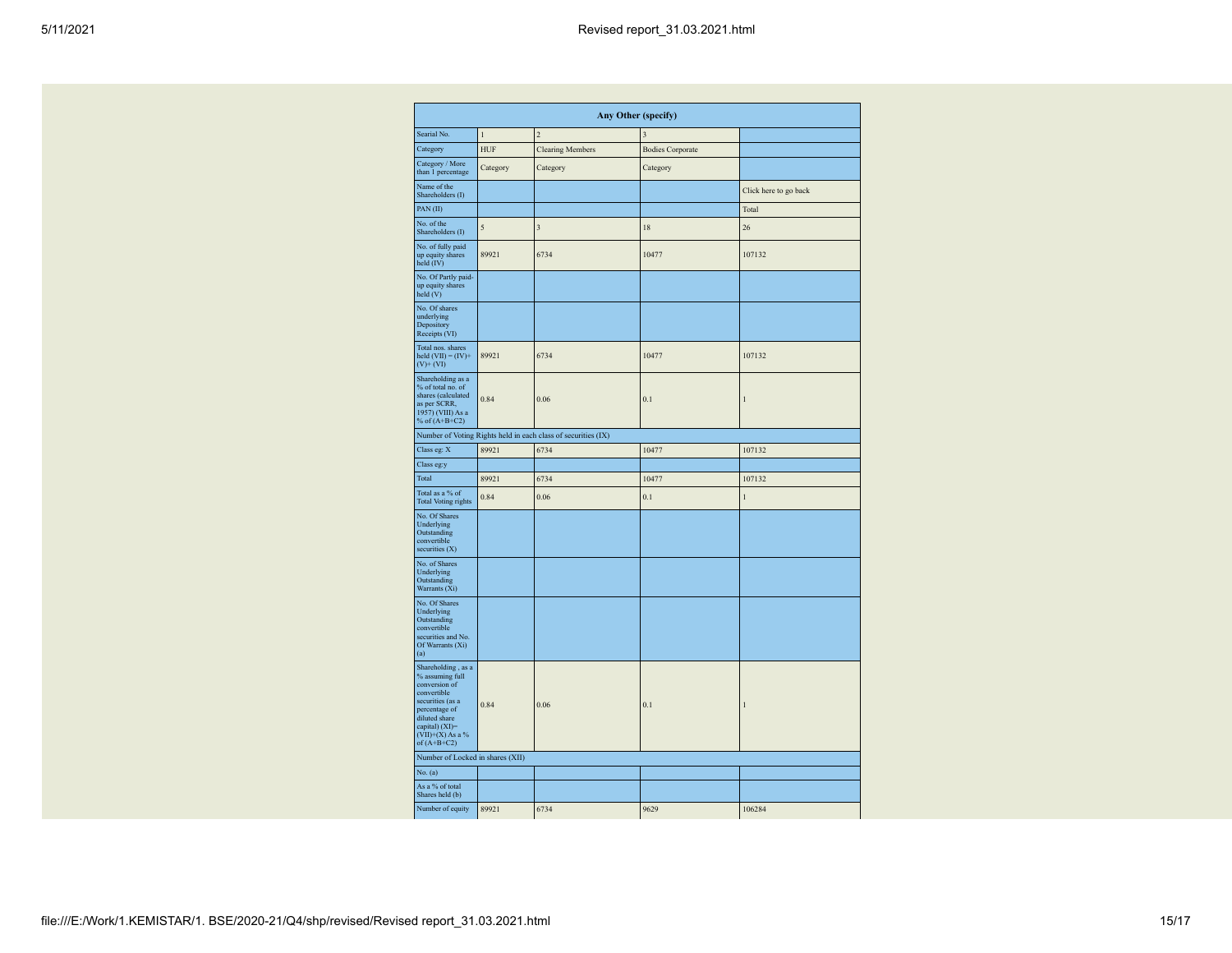| shares held in<br>dematerialized<br>form $(XIV)$ |                              |  |  |  |  |  |  |  |  |  |
|--------------------------------------------------|------------------------------|--|--|--|--|--|--|--|--|--|
|                                                  | Reason for not providing PAN |  |  |  |  |  |  |  |  |  |
| Reason for not<br>providing PAN                  |                              |  |  |  |  |  |  |  |  |  |